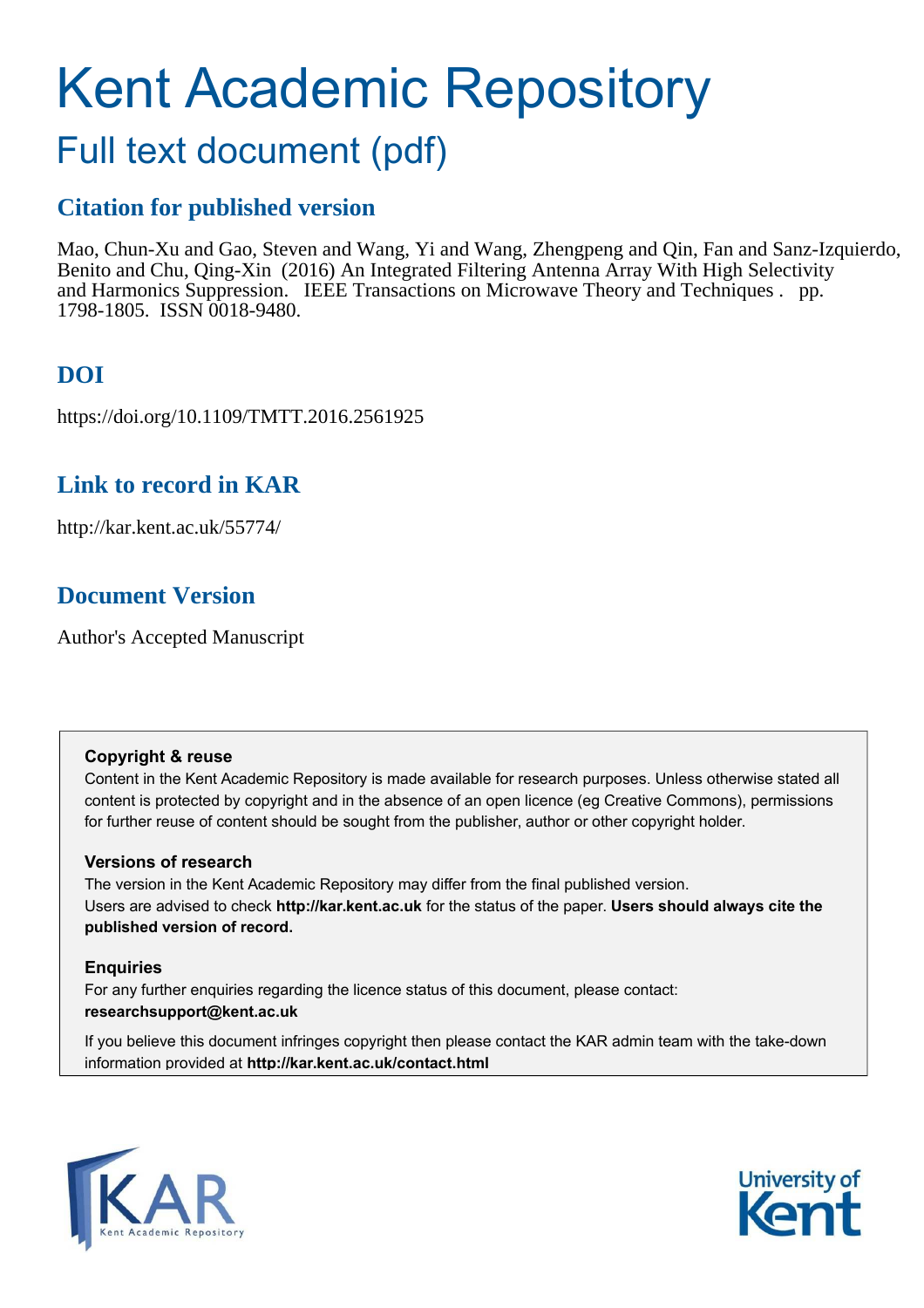# An Integrated Filter-Antenna-Array with High Selectivity and Harmonics Suppression

Chun-Xu Mao, Steven Gao, Member, IEEE, Yi Wang, Senior Member, IEEE, Zheng-Peng Wang, Fan Qin, Benito Sanz-Izquierdo, Qing-Xin Chu, Senior Member, IEEE

**Abstract— In this paper, a new design of antenna array with filtering performance and harmonics suppression is proposed. By employing a novel four-way out-of-phase filtering power divider proposed in this paper, the traditional power dividers and 50 Ω interfaces of the feeding network can be removed, leading to a highly integrated design with compact size and high performance. To prove the concept, a 2×2 antenna array with filtering performance is designed. The radiating elements are fed by a four-way out-of-phase power divider, which is composed of different types of resonators. The integration of filter, power divider and antenna array not only removes the separate filter, power dividers, 50 Ω interfaces and matching networks from feed networks of traditional array antenna, but also improves the performance of bandwidth and frequency selectivity of the antenna system. First, a novel four-way out-of-phase power divider is studied and then integrated with the radiating patches. The harmonics is inherently suppressed since different types of resonators are adopted in the integrated design. A prototype is developed and the simulated and measured results agree well. Compared with traditional array antenna, the advantages of this integrated filtering array antenna include broad bandwidth, high frequency selectivity, harmonics suppression, flat antenna gain and high cross polarization discrimination. The concept can be extended to large-size arrays such as 4×4 or 16×16 arrays.** 

**Index Terms— Filter-antenna-array (FAA), array, antenna, harmonics suppression, integrated design, resonator.** 

#### I. INTRODUCTION

**C**urrently, the development of wireless system such as mobile communication, wireless local area networks and mobile communication, wireless local area networks and satellite communications require the system and components to be compact, light weight and highly integrated. Traditionally, the I/O ports of a band pass filter are designed for 50 Ω terminals and cascaded with antenna element with 50  $\Omega$  transmission line. However, the input impedance of antenna and filter are usually not perfectly matched since their bandwidths are usually different. This will degrade the frequency response, especially at the band edges. Besides,

higher order harmonic may introduce signal interference, which may degrade the quality of the system. Harmonic suppression is a great challenge in band-pass filter design, because of the distribution characteristics of microwave components.

 Microstrip antenna array has been widely used in wireless communications, especially in base-stations and satellites for its low profile, light weight and low cost [1]. Usually, a large array requires a large, complicated feed network and an Nway power divider is used to divide the input power into N ways output signals with the same magnitude and phase to feed each antenna element. In the design of RF power divider, quarter wavelength transmission lines are commonly used for impedance matching, which limits the applications. Also, the performance of impedance matching will degrade when the power divider operates in a broadband system.

An integrated design of filter, power divider and antenna array is a flexible solution to the problems aforementioned. The feeding networks are always a combination of transmission lines, power dividers, which can be realized using coupled resonators. Due to the resonators' intrinsic characteristics of frequency selectivity, an embedded filtering function can be achieved. Therefore, separated filters and RF power dividers can be removed so as to reduce the volume and complexity of the RF front- end. In addition, the resonant antenna element itself can be regarded as the last resonator of the filter network in the integrated design [2] [3], which contributes to the improved frequency selectivity and bandwidth. The integrated design of filtering, power divider and antenna array can not only reduce the size and complexity of the front-end circuit, but also improve the frequency selectivity, bandwidth of the front-end system.

The integration of filter and antenna has attracted significant research interests in the past several years for its compact size, increased bandwidth, higher frequency selectivity, harmonic suppression and flatter antenna gain [2]- [14]. In [2], a microstrip filtering antenna array was proposed by integrating filter, power divider and antenna to reduce the complexity of the system. Coupled resonators were used to design the feeding networks with filtering performance. The resonators and the antenna elements are placed on same layer, which causes interference between the antenna elements and resonators. The intrinsic radiation characteristics of the resonator degraded the performance of the cross polarization discrimination (XPD) of the antenna array.

Manuscript submitted on Feb 12, 2015; This work is supported by the project 'DIFFERENT' funded by EC FP7 (grant number: 6069923).

C. X. Mao, S. Gao, Z. P. Zheng, F. Qin, B. Sanz, are with School of Engineering and Digital Arts, University of Kent, Canterbury, UK (email: cm688@kent.ac.uk; s. gao@kent.ac.uk).

Y. Wang is with the Department of Electrical, Electronic& Computer Engineering, University of Greenwich, UK (yi.wang@greenwich.ac.uk).

Q. X. Chu is with the School of Electronic and Information Engineering, South China University of Technology, CHINA (qxchu@scut.edu.cn).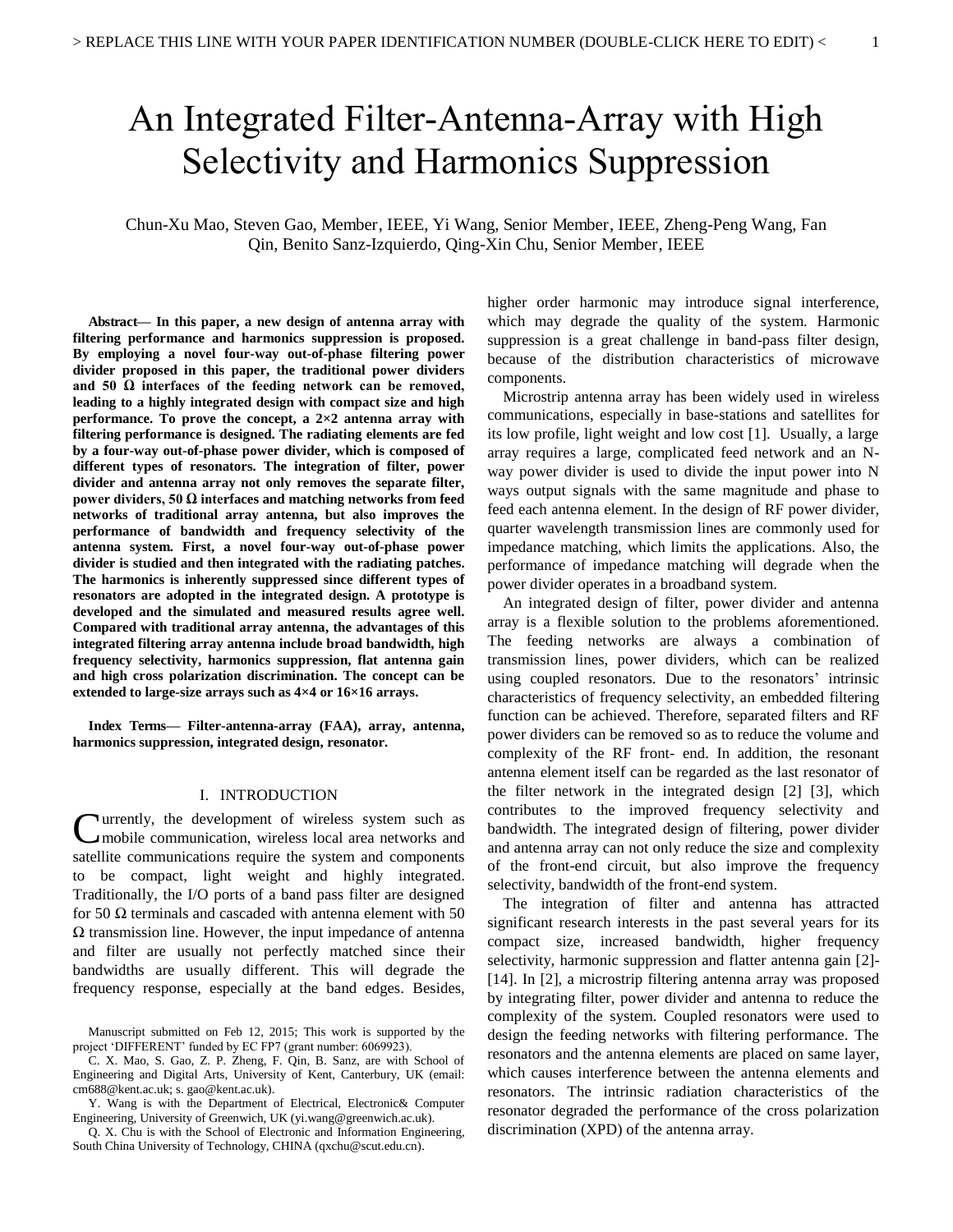

 Fig.1 The front-end system with an antenna array: (a) traditional structure, (b) integrated structure

 In this paper, a novel design of integrated filtering array is proposed, and a 2×2 antenna array with filtering performance is designed. The antenna array (top layer) and feeding network (bottom layer) share the same ground in the middle layer. The antenna elements are fed by resonators without extended transmission line. A novel four four-way out-of-phase filtering power divider is proposed and the design method of the filtering array is explained. The feeding network is composed of two types of resonators, which has the function of filtering and power dividing. Besides, spurious suppression can be easily realized due to the fact that three types resonators with different harmonic modes are adopted to design the feeding network. Simulated and measured results agree well with each other. It shows that the proposed filtering antenna array has good performance in terms of impedance bandwidth, frequency selectivity, harmonics suppression, antenna gain, in addition to a compact size and integrated design.

This paper is organized as follows. Section II, describes a simplified front-end system block diagram to guide the design. Section III, presents a 4-way out-of-phase power divider. Section IV, details the filtering antenna array design and the method of spurious suppression. Section V, presents the measured results followed by conclusion in Section VI.

#### II. SYSTEM STRUCTURE EVOLUTION

Fig. 1 (a) shows the front-end system structure of a traditional wireless communication, which is consists of filter, power amplifier, power divider and antenna/antenna array. Each component is designed separately with the assumption of ideal 50  $\Omega$  interfaces between each component. However, this assumption is not always accurate, especially at the edges of the operating frequency band, which will lead to impedance mismatching at the interfaces. Deterioration at the edges of the band is a common phenomenon, which can degrade the efficiency of the system and bring about unwanted interference.

To reduce the size of RF front end and remove the losses due to inter-mediate impedance matching networks between each component, components such as filter, powerdivider/feeding networks and antenna/antenna array are integrated and designed as a whole, as shown in Fig. 1 (b). In the integrated structure, the functions of filtering and powering dividing can be realized in the design of feeding network.



Fig. 2 The layout of the four-way out-of-phase filtering power-divider

Also, the antenna element can introduce another resonant mode in the integrated design, which can be used to broaden the bandwidth. Besides, the traditional 50  $\Omega$  interfaces between the filter, antenna and other passive components are removed, which improves the frequency response of the filter and antenna/antenna array. Compared with traditional frontend system, the integrated design is simplified, compact with improved performance.

#### III. FILTERING POWER-DIVIDER

#### A. 4-way Out-of-Phase Filtering Power-Divider

 In the integrated antenna array design, it is necessary to design a feeding network with characteristics of both power dividing and filtering. The input power is divided into N-way evenly by a power divider to feed each antenna element. In the traditional power divider design, 50  $\Omega$  transmission line and quarter- wavelength transformers are commonly used [3]. To improve the antenna efficiency and reduce the interferences, high polarization purity is usually required antenna array designs. An out-of-phase feeding is beneficial in improving XPD of the antenna array. The 1800 phase difference is usually realized by half wavelength transmission line which occupies additional space in the feed network and also leads to narrow bandwidth.

In this section, a novel four-way out-of-phase power divider is studied for feeding the antenna array. Fig. 2 shows the layout of the four-way power divider, which consists of two types of resonators, ring strip resonators and hairpin resonators. The ring strip resonator is one-wavelength long in circumference, whereas the hairpin resonator is halfwavelength long. The input signal is coupled to the ring strip resonator and then coupled to two other ring strip resonators on both sides. Each of these two ring strip resonator is then coupled to two hairpin resonators before output at port 2, 3, 4 and 5 respectively. It should be noticed that the power-divider network is symmetric by X- and Y-axis, so the power input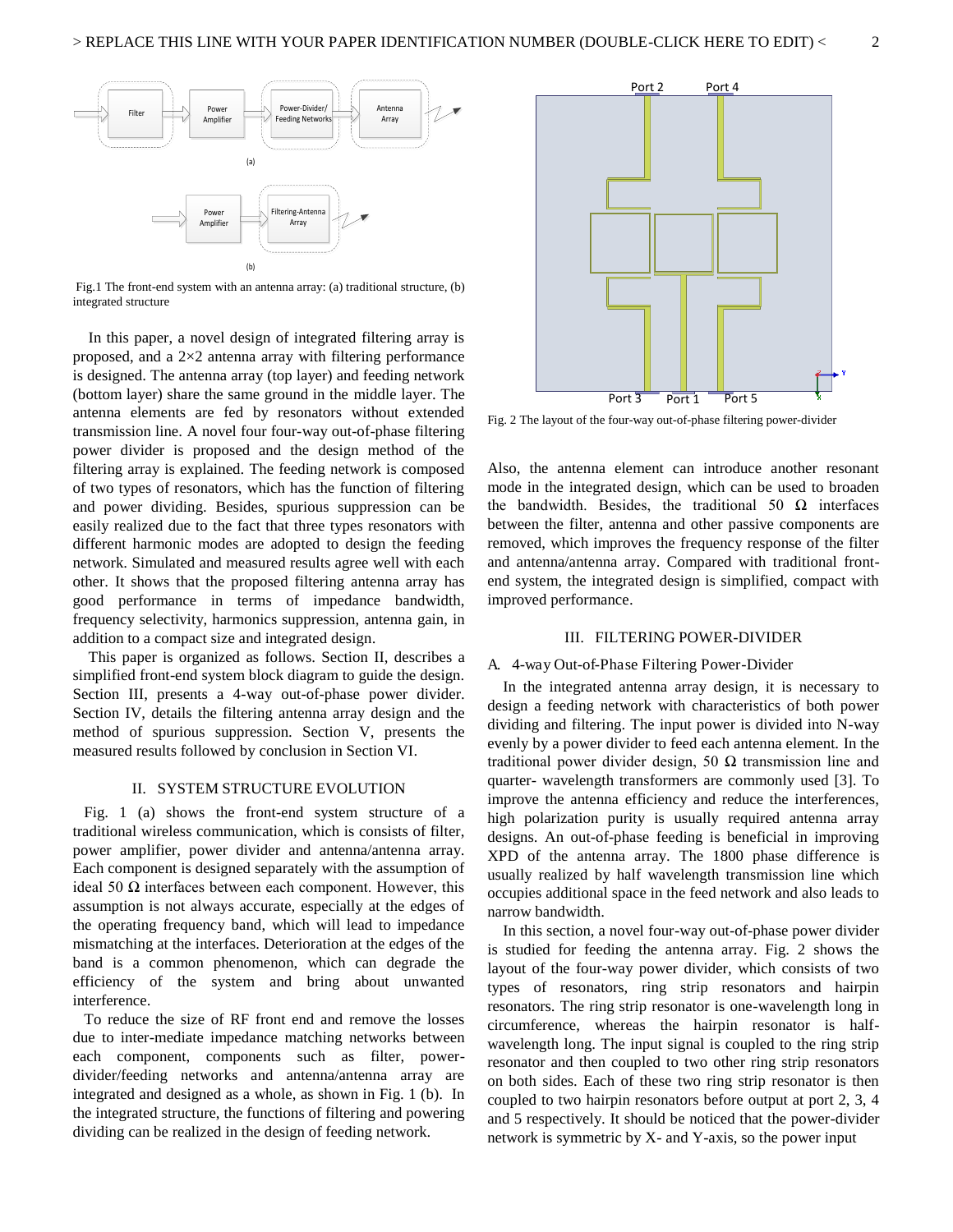

(b) Fig. 3 The magnitude and phase response of the filtering power-divider

from port 1 can be divided evenly. Since the power divider is composed of resonators, a filtering characteristics is also achieved.

 Fig. 3 shows the simulated magnitude and phase responses of the four-way filtering power divider. It is observed that the magnitude of S11 is below -10 dB from 2.31 to 2.42 GHz with three poles in it. These two resonant modes are introduced by the resonators and coupling between them, which contribute to rapid roll-off at the both edges. The four outputs have a flat frequency response of around -6.5 dB inband. A power divider with flat frequency response is good for the performance of antenna array and front-end system [8]. Fig. 3 (b) shows the phase response of four-way filtering power divider. It can be seen that port 2 and port 4, port 3 and port 5 have a same frequency response, whereas port 2 and port 3 have an 180o phase differences. The mechanism of the four-way out-of-phase filtering power divider will be studied using topology diagram and simulated current distribution in



Fig. 4 The topology diagram of the filtering power-divider



Fig. 5 The simulated current distribution at 2.4 GHz

the following part.

#### B. Topology Structure Analysis

 The topology diagram of the proposed filtering power divider is studied and shown in Fig. 4. The ring strip resonators consist the first- and second-order resonator, while the hairpin resonators is the third-order resonator. These resonators have a same resonant frequency. The coupling between them can be regarded as parallel coupling strip line with a 90 phase delay [2]. It should be noted that the phase increases by 90 before the power in the second ring strip resonator is coupled to hairpin resonator at port 2, whereas the phase decreases by 90 before the power is coupled to the hairpin resonator at port 3. This phase difference is attributed to the half-wavelength electrical length between the two coupling locations.

 Fig. 5 shows the current distribution in the resonators at 2.4 GHz. It is observed that the current on the second ring strip resonators reversed at the opposite sides, which result in out-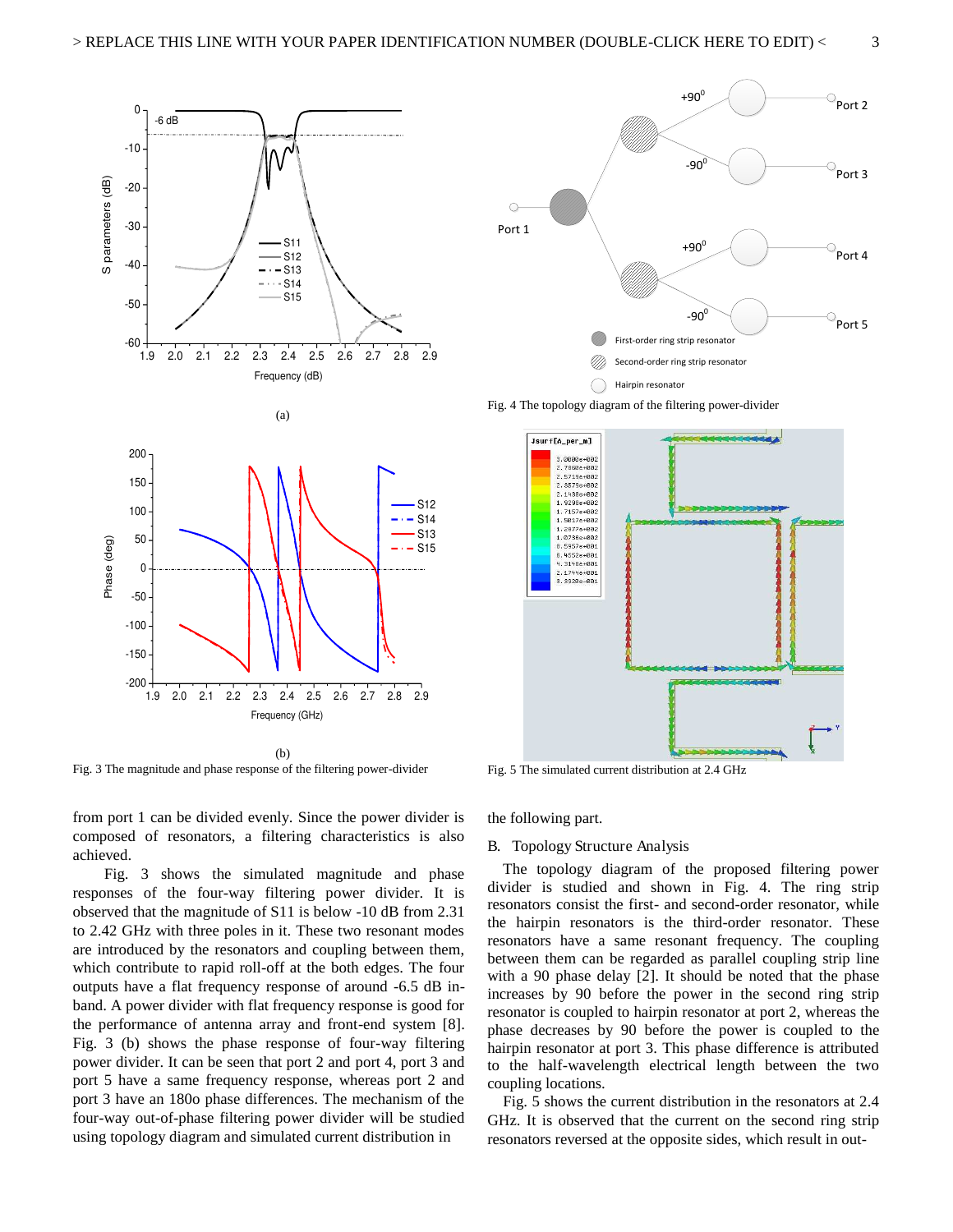

Fig. 6 The configuration of filtering antenna array: (a) proposed filtering antenna array, (b) traditional antenna array

| Table 1: Parameters of the filtering antenna: (MM) |     |      |      |       |  |
|----------------------------------------------------|-----|------|------|-------|--|
|                                                    | ר ז |      |      |       |  |
| 120                                                |     | 17.5 | 24.6 |       |  |
| <b>SW</b>                                          |     | ຕາ   |      | Η2    |  |
| 09                                                 |     |      |      | 0.787 |  |

of-phase output between port 2 and port 3. The simulated current distribution also demonstrates the validity of the topology diagram in Fig. 4.

#### IV. FILTERING ANTENNA ARRAY DESIGN

#### A. Configuration of filtering antenna array

An integrated design of antenna array with filtering performance is proposed in this paper based on the filtering power divider. Fig. 6 (a) shows the top view and side view of the filtering antenna array. This antenna consists of two stacked substrates with a shared ground plane in the middle. The feeding networks is printed on the bottom-layer of a



Fig. 7 The simulated  $S_{11}$  of the filtering antenna array and a traditional antenna array

Rogers 5880 substrate with a dielectric constant of 2.2 and a thickness of 0.8 mm. The antenna elements are printed on the top-layer substrate of a Rogers 4003 substrate with dielectric constant of 3.55 and a thickness of 1.6 mm. The elements on the top-layer are fed by the hairpin resonators through the slits in the ground plane. The coupling strength between the resonators and the antenna elements are tuned by the lengths and widths of the slits. In this designing, the antenna elements are regarded as the last resonators of the band pass filter with a same resonant frequency  $f_0$  as the traditional transmission line is removed [10]. Besides, the traditional power divider is replaced by the feeding network composed of resonators. The bandwidths of the feeding network and antenna itself, as well as frequency selectivity, have been improved in the integrated designed. Fig. 6 (b) shows a traditional antenna array for comparison. The radiating elements are fed by microstrip line directly and the T-shaped power divider is adopted in the design. The design and simulation were performed using High Frequency Simulation Software (HFSS 15) and the optimized parameters are presented in Table 1.

Fig. 7 compares the simulated  $S<sub>11</sub>$  of the filtering antenna array and the traditional patch antenna. It is observed that the traditional patch has only one resonant mode and the fractional bandwidth is only about 1.6% since the high Q value of the patch antenna. For the filtering antenna, there are four resonant modes in the band, which are produced by the two ring strip resonators, a hairpin resonator and antenna elements. These modes can be controlled by tuning these resonators and couplings between them. Accordingly, the bandwidth of the filtering antenna array can be adjusted according to the requirement. In this design, the fractional bandwidth is above 5.6%, above three times of that of traditional patch antenna. Considering the length of this paper, the process of parameter study and bandwidth controllability is not presented here. Besides, the frequency selectivity of the filtering antenna is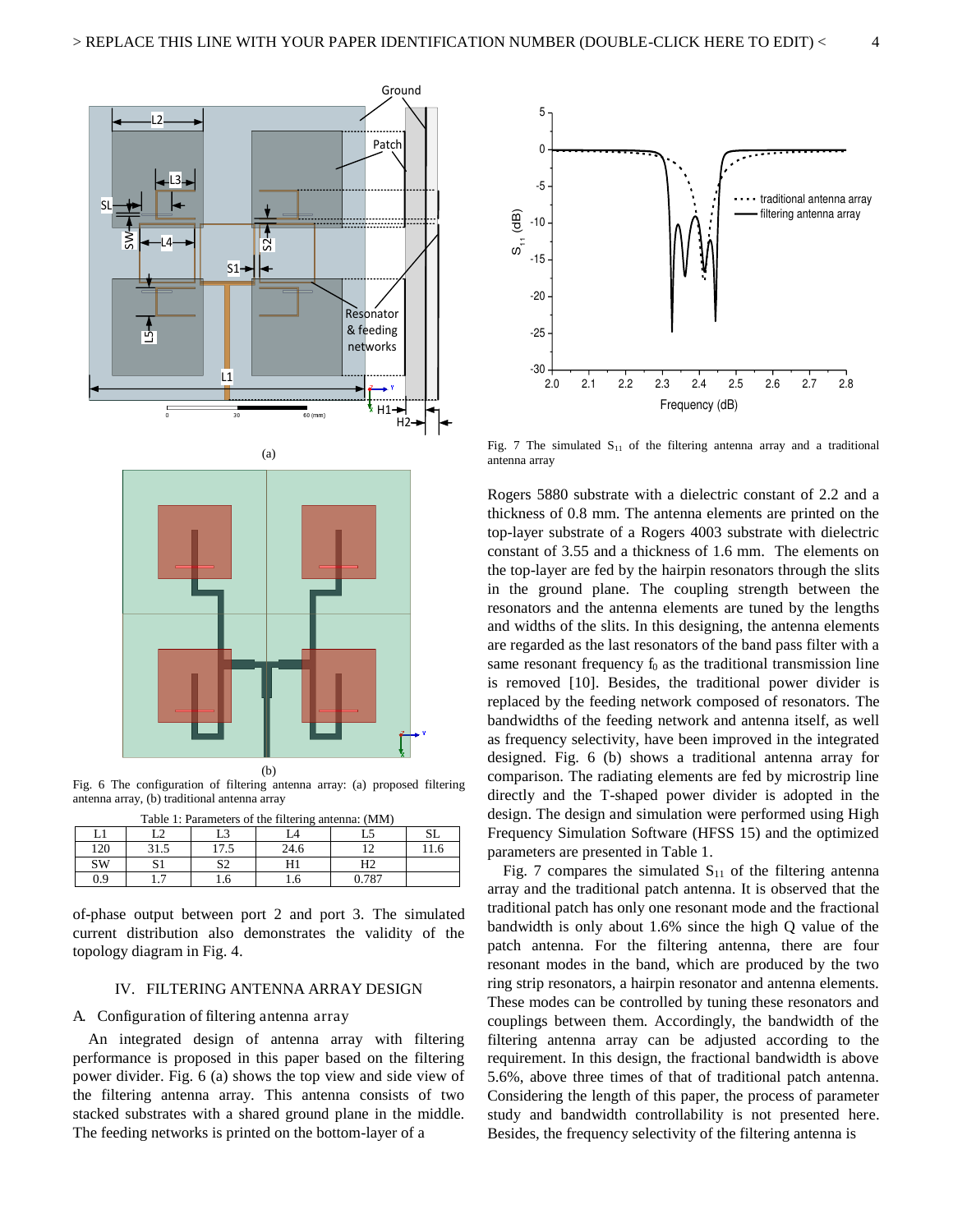

 Fig. 8 Configuration of three resonators with weak coupling: (a) ring strip, (b) hairpin and (c) square patch



Fig. 9 The S parameter of the three resonators

significantly improved when compared with the traditional antenna.

#### B. Harmonics suppression

 It is known that the distributed microwave components such as filters and antennas, can trigger some unwanted higher order harmonics. These harmonics may produce spurious bands, which cause channel interference and deteriorate the quality of the communication system. Usually, the problem of spurious suppression is not an issue to be concerned in antenna design, but which is a challenge in band-pass filter design. In band-pass filter design, the same type of resonator is usually adopted. So the higher harmonics of the resonators are also located at the same frequency, which will result in unwanted bands in the higher frequency. In resonant antenna design, higher modes are also commonly observed since antenna itself can also be regarded as a resonator. The spurious bands of the filter and antenna have an adverse influence on the performance of the whole communication system.

 Fig. 8 shows the three types of resonators used in this design: (a) ring strip resonator, (b) hairpin resonator and (c) square patch resonator. A relative weak coupling is applied to study the modes distribution of the three resonators. It is well known that the hairpin resonator and square patch resonator are half wavelength, while the ring strip resonator is one



Fig. 10 The simulated  $S_{11}$  and antenna gain of the filtering antenna array



Fig. 11 The photograph of  $2\times 2$  filtering antenna array: (a) front view, (b) back view

wavelength. The simulated S12 is shown in Fig. 9. It is observed that they have an identical basic resonant mode at 2.4 GHz. However, the harmonics are different from each other. As a result, these harmonics detune each other and can not generate a spurious band in the higher frequency.

Fig. 10 shows the simulated  $S_{11}$  and realized gains of the proposed filtering antenna array over a wide frequency range. The antenna array has an operating band at 2.4 GHz with a sharp roll-off at both edges of the band. In band, a flat antenna gain response of about 10 dBi is achieved. At the first harmonic, between 4.5 to 5 GHz, the S11 approaches 0 dB and the realized antenna gain reduces to below -20 dBi, as shown in the shadow area. This frequency response demonstrates that the proposed filtering-antenna array has an excellent frequency selectivity and harmonic suppression, which is attributed to the diverse resonators with different harmonics are adopted.

#### V. RESULTS AND DISCUSSIONS

Fig. 11 shows the photograph of the  $2\times 2$  filtering antenna array. The antenna is measured using ZVL vector network analyzer. The measured S11 and the antenna gain are shown in Fig. 12. The simulated S11 is also added for comparison. It is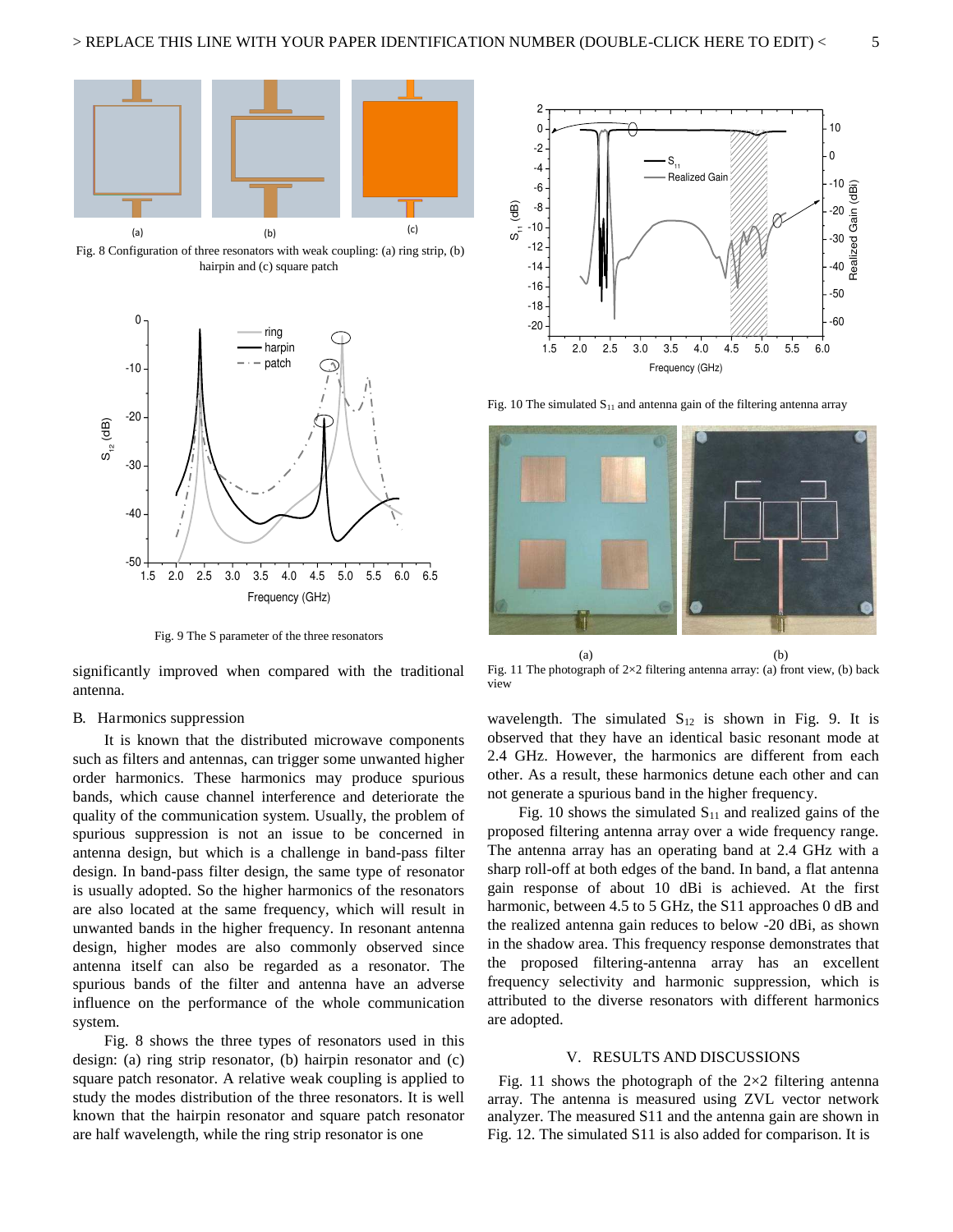

Fig. 12 The simulated and measured  $S<sub>11</sub>$  of filtering antenna array





Fig. 13 The normalized measured co- and cross-polarization radiation patterns at 2.4 GHz: (a) E plane, (b) H plane



Fig. 14 The measured gain of the filtering antenna array

observed that the measured result agrees well with the simulated one with an impedance bandwidth from 2.31 GHz to 2.46 GHz, namely the fractional bandwidth is 6%.

Fig. 13 shows the normalized measured co- and crosspolarization radiation patterns of the filtering antenna array at 2.4 GHz in E and H plane, respectively. The measured results exhibit a good radiation performance with maximum antenna gain in broadside direction. The slits coupling and out-ofphase feeding adopted in this design result in an excellent XPD of 36 dB and 28 dB in E plane and H plane, respectively. Compared with that in [2], where the XPD is mainly caused by the radiation of feeding networks, the XPD is greatly improved. Besides, the feeding network on the top-layer is not perfect in integration. In this design, these problems are overcome at the cost of one more substrate.

Fig. 14 shows the measured and simulated realized antenna gains of the filtering antenna array. Besides, the simulated realized gains of the traditional antenna array are also added for comparison. It is observed that the simulated and measured results agree well, showing the filtering antenna array has a stable antenna gain response about 9 dBi from 2.3 to 2.45 GHz and it sharply reduce to below -20 dBi in the beyond the operating band. For the traditional antenna array, the maximum antenna gain is at 2.4 GHz, but it slowly decreases along the both sides of the center frequency, which demonstrates the good frequency selectivity of the filtering antenna array proposed.

#### VI. CONCLUSION

In this paper, a  $2\times 2$  filter-antenna-array has been proposed. Different from traditional antenna array design, this antenna has filtering characteristics, because the feeding network is composed of ring strip and hairpin resonators. The bandwidth and frequency selectivity are also improved. To illustrate the designing method, a four-way out-of-phase power divider has also been studied. Harmonics of the antenna can be suppressed by utilizing the difference of harmonics of diverse types of